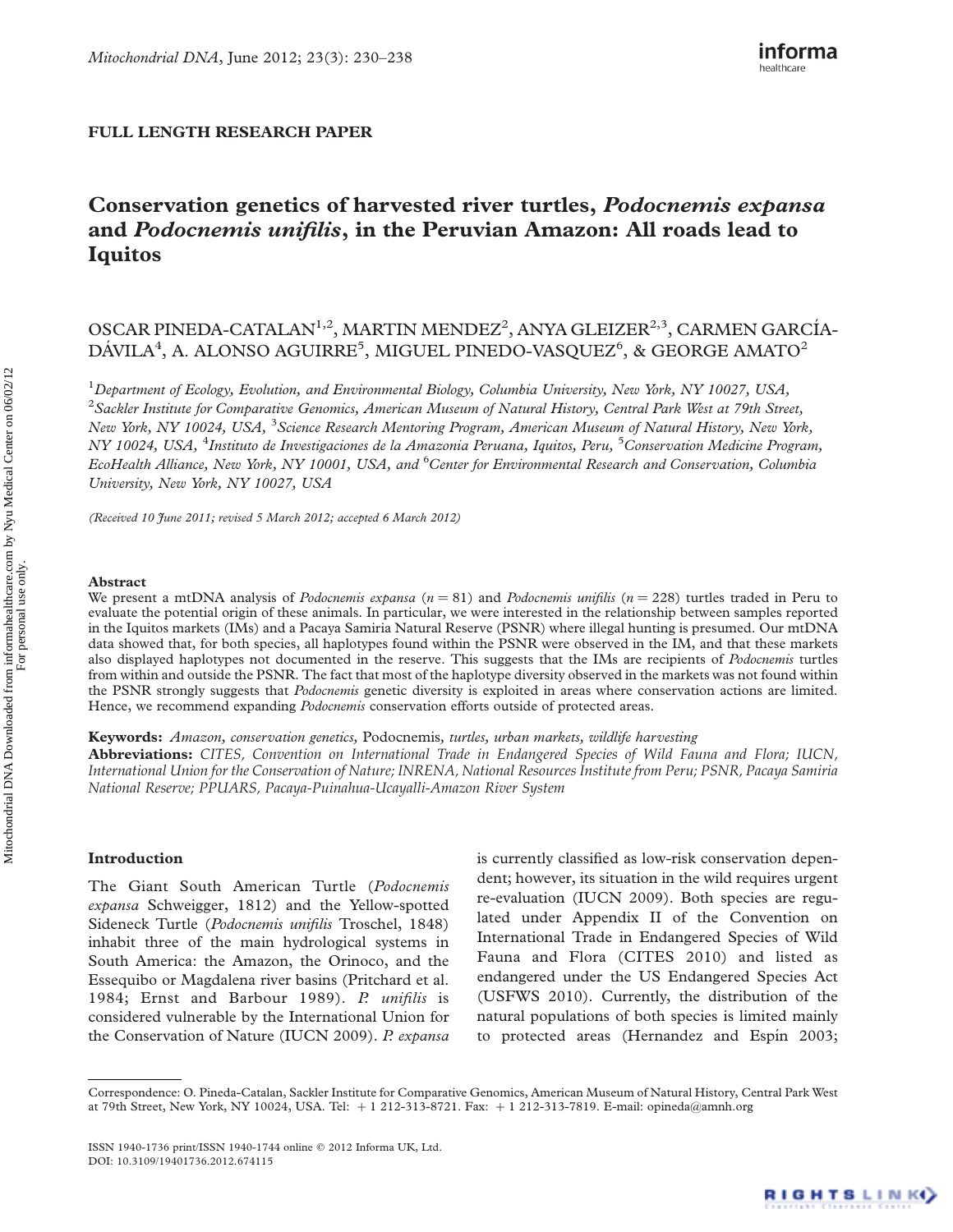Efforts for protecting Podocnemis species have been implemented since the 1970s (Ojasti 1967; Mittermeier 1978; Smith 1979). Conservation programs have focused mainly on the protection of nesting beaches, nest relocation, and headstarting programs (Soini 1999; Caputo et al. 2005; Hernandez and Espín 2006; Jaffe et al. 2008). Although important results have been achieved through the implementation of these programs, legal and illegal harvesting of adults, juveniles, and eggs is still prevalent throughout their entire current range (Hernandez and Espín 2003; Kemenes and Pezzuti 2007). Urban trade of these species has been documented but the impact on their natural populations is unknown (Coway-Gomez 2007). Restriction of conservation activities mainly to protected areas may be rendered meaningless by harvesting of the same populations in adjacent unprotected areas, especially for migratory species, such as these freshwater turtles. For these species, genetic studies are an important tool for assessing their population connectivity, for improving our understanding of the role of biogeographic processes on their genetic structure, and for evaluating the potential genetic and demographic impacts of harvesting (DeSalle and Amato 2004).

There are a few published population genetic studies of *Podocnemis* turtles. Two studies evaluated the population structure of  $P$ . expansa and P. *unifilis* throughout their range, in part overlapping with our study area (Bock et al. 2001; Pearse et al. 2006; Fantin et al. 2007; Escalona et al. 2009). These studies identified significant differences in haplotype frequencies among river basins in both species, suggesting the presence of semi-isolated populations in each major tributary. In contrast, turtles within each river basin typically lacked population structure and exhibited high gene flow. Despite the high connectivity within river basins, both studies showed evidence of genetic diversity loss and recent bottlenecks, and suggested there was potential for population fragmentation as a result.

Notwithstanding the knowledge about regional connectivity patterns of Podocnemis expansa, little is known about finer spatial scale movement patterns and resulting population structure for this and other Podocnemis species. In order to shed light on such within-basin scale of population structure for P. expansa and P. unifilis in the Peruvian Amazon, we monitored harvesting of both species along the Pacaya-Puinahua-Ucayalli-Amazon River System (PPUARS; Figure 1), from Iquitos ( $S3°45'$ ; W73°15'), the largest city in the Peruvian Amazonia, to the Pacaya Samiria Natural

Reserve (PSNR; S5°26'; W74°34'), the largest protected area in Peru. Although the PSNR has been the focus of most of the local conservation activities protecting Podocnemis turtles since the 1970s, continuous harvesting has taken place in the area and its surroundings since the nineteenth century (von Humboldt and Bonpland 1941; Smith 1979). Most of the natural resources exploited regionally are concentrated in Iquitos. This city is the center of an urban network of smaller urban areas and hundreds of rural settlements connected within the Amazon River hydrological system. Hence, we assumed that by sampling Iquitos markets (IMs), it would be possible to obtain a collection of Podocnemis turtle populations inhabiting the northeast region of the Peruvian Amazon, and that their populations and associated genetic diversity would be represented proportionally to the level of harvesting pressure in each locality. The objectives of our study were (a) to evaluate the population structure and genetic diversity of Podocnemis samples collected along the PPUARS, (b) to evaluate whether the IMs receive specimens from outside the PPUARS, and (c) to estimate a set of demographic parameters associated with population size fluctuations of Podocnemis turtles in the study area.



Figure 1. Map illustrating the PPUARS (dark line) and the localities (black dots) where the Podocnemis turtle samples were collected. Grey lines depict other important rivers associated to the system studied here.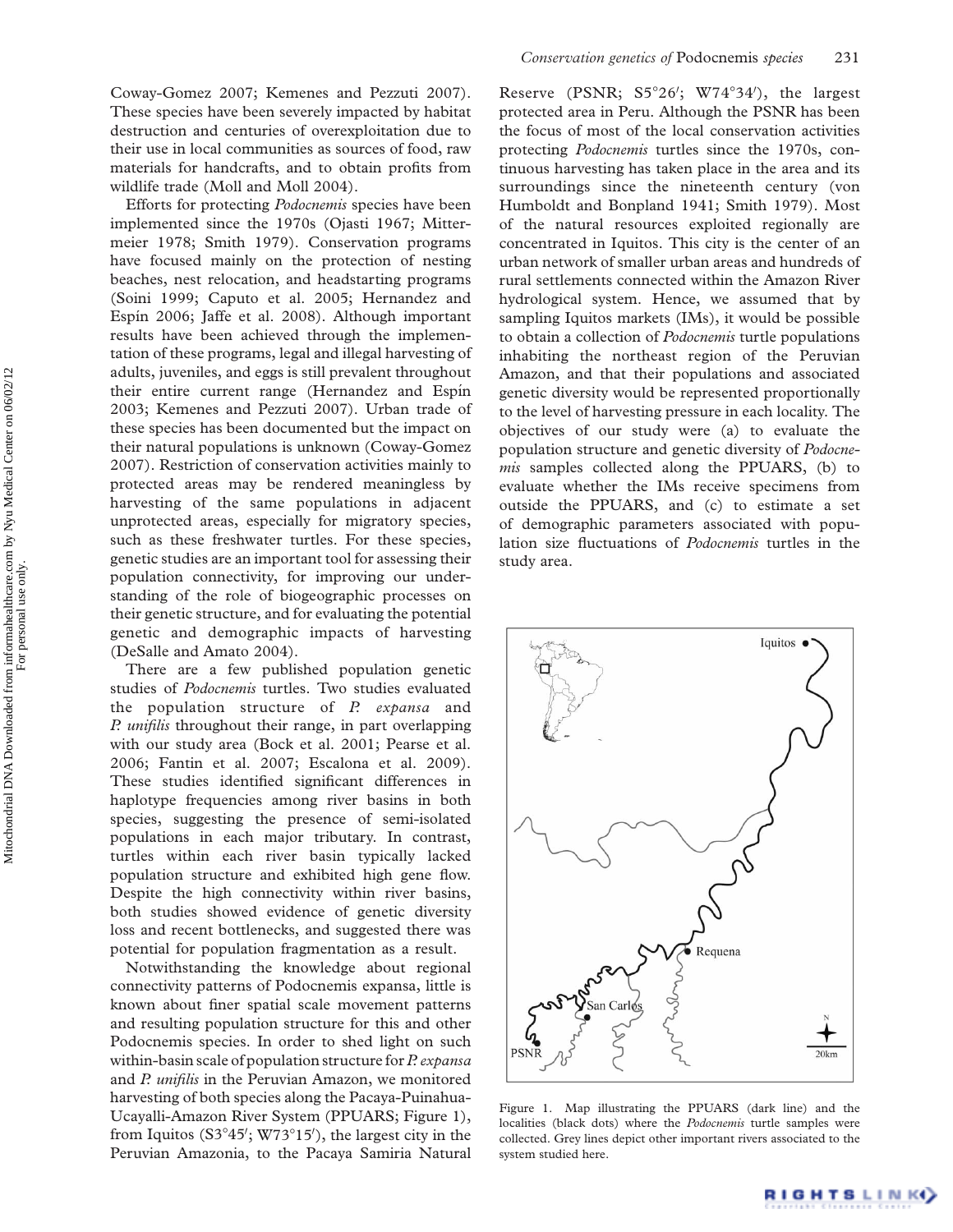| Haplotype | 3                        | 4       | 78                       | 79      | 153     | 154     | 196       | 415     | 569       | 763       | 807     | 829       | Haplotype frequency |
|-----------|--------------------------|---------|--------------------------|---------|---------|---------|-----------|---------|-----------|-----------|---------|-----------|---------------------|
| $Pe-4$    | $\overline{\phantom{0}}$ |         | T                        | A       | т       | A       | A         | C       | A         |           | т       | А         | $43*$               |
| $Pe-2$    |                          | A       | $\overline{\phantom{0}}$ |         | $\cdot$ | ٠       | $\cdot$   | ٠       | $\cdot$   | $\cdot$   | $\cdot$ |           | 13                  |
| $Pe-5$    |                          |         |                          |         |         |         | $\cdot$   | ٠       | $\cdot$   | $\bullet$ | ٠       | $\cdot$   | 12                  |
| $Pe-1$    | T                        | A       | $\bullet$                | $\cdot$ | $\cdot$ | $\cdot$ | $\bullet$ | $\cdot$ | ٠         | $\bullet$ | ٠       |           | 4                   |
| $Pe-6$    | $\cdot$                  |         | T                        | A       | $\cdot$ | ٠       | $\bullet$ | T       | $\cdot$   | $\cdot$   | ٠       |           |                     |
| $Pe-7$    | ٠                        | $\cdot$ | $\cdot$                  | $\cdot$ | ٠       | $\cdot$ | T         | ٠       | G         | $\bullet$ | G       | G         |                     |
| $Pe-8$    |                          |         | Т                        | A       | $\cdot$ | $\cdot$ | $\cdot$   | ٠       | $\bullet$ | C         | ٠       | $\bullet$ |                     |
| $Pe-3$    | ₽                        | ╭       | ╭                        | ╭       | $\cdot$ | $\cdot$ | $\cdot$   | ٠       | $\cdot$   | $\cdot$   | ٠       | $\bullet$ | 6                   |

Table I. Polymorphic sites and haplotype frequency of P. expansa mtDNA-CR.

Notes: Haplotype names correspond to designations used in Figure 2a. Haplotypes with missing data (i.e. Pe-3 and 8) were not included in the analysis of population structure and detection of population size expansion; \* Three of these samples were collected in the PSNR.

## Materials and methods

### Sample collection and laboratory techniques

Sampling took place during the regional nesting period of both P. expansa and P. unifilis. Between June and September of 2007 and 2008, blood, skin, or muscle tissue samples of 81 P. expansa and 228 P. unifilis were collected from captive animals in the IMs and from the PSNR (Figure 1 and Table I). P. unifilis samples were also obtained from two additional localities between Iquitos and the PSNR, Requena and San Carlos, where turtles are locally harvested from the surrounding waters (Table II). Wild turtles were captured in oxbow lakes, marked with scale notches to avoid duplicate sampling, and released immediately after sampling. Blood samples

were collected from the femoral sinus using sterilized 5 ml syringes and  $1.5 \times 21$  gauge needles following standard procedures (Barrows et al. 2004; Campbell 2004). Blood samples were kept to a maximum 0.8% of the animal's weight (100 g of body weight is approximately equal to 0.8 ml of blood), but never exceeded 5 ml of total sample for each individual. All samples were preserved in 95% ethanol, stored at room temperature prior to arrival and processed at the laboratory and at  $-80^{\circ}$ C thereafter. Collection and transportation of samples were conducted under appropriate National Resources Institute from Peru (INRENA), US Fish and Wildlife Services, and CITES import and export permits.

Total genomic DNA was extracted using the DNeasy Blood and Tissue Kit (QIAGEN, Germantown, MD,

|           |                | Nucleotide position |    |             |     |     |             |     |             |     |             |   |         |     | Haplotype frequency |                |                  |              |                                   |              |
|-----------|----------------|---------------------|----|-------------|-----|-----|-------------|-----|-------------|-----|-------------|---|---------|-----|---------------------|----------------|------------------|--------------|-----------------------------------|--------------|
| Haplotype | $\overline{4}$ | 37                  | 39 | 135         | 182 | 215 | 220         | 302 | 303         | 367 | 381         |   | 461 564 | 605 | 618                 |                |                  |              | Total IMs Requena San Carlos PSNR |              |
| $Pu-1$    | T              | A                   |    | $\mathbf T$ | A   | A   | $\mathbf T$ | G   | $\mathbf T$ | A   | $\mathbf T$ | G | G       |     | A                   | 152            | 129              | 6            | 3                                 | 14           |
| $Pu-9$    | C              |                     |    |             |     |     |             |     |             |     |             |   |         | A   |                     | 14             | $\overline{7}$   | 2            | 1                                 | 4            |
| $Pu-20$   | $\bullet$      |                     | A  |             |     |     |             |     |             |     |             |   |         |     |                     | 12             | 9                | 1            |                                   | 2            |
| $Pu-3$    |                |                     |    |             |     |     |             |     |             |     |             |   |         | A   |                     | 8              | 7                |              |                                   |              |
| $Pu-2$    | C              |                     |    |             |     |     |             |     |             |     |             |   |         |     |                     | 5              | 5                |              |                                   |              |
| $Pu-8$    |                |                     |    |             |     |     |             |     |             |     |             |   | C       |     |                     | 5              | 5                |              |                                   |              |
| $Pu-14$   |                |                     |    | G           |     |     |             |     |             |     |             |   |         |     |                     | 5              | 5                |              |                                   |              |
| $Pu-17$   |                |                     |    |             | Т   |     |             |     |             |     |             |   |         |     |                     | 2              | 2                |              |                                   |              |
| $Pu-25$   |                |                     |    |             |     |     |             |     |             |     |             | A |         |     |                     | $\overline{2}$ | $\boldsymbol{2}$ |              |                                   |              |
| $Pu-26$   | $\bullet$      |                     |    |             |     |     |             |     |             |     |             |   |         |     |                     | 2              | 2                |              |                                   |              |
| $Pu-28$   |                |                     |    |             |     |     |             |     |             | G   |             |   |         | A   |                     | 2              | $\overline{c}$   |              |                                   |              |
| $Pu-5$    |                |                     |    |             |     |     |             |     | C           |     |             |   |         |     |                     |                |                  |              |                                   |              |
| $Pu-23$   | C              |                     |    |             |     |     |             |     |             |     |             |   |         | Α   |                     |                |                  |              |                                   |              |
| $Pu-15$   |                |                     |    |             |     |     |             | Т   |             |     |             |   |         | A   |                     |                |                  |              |                                   |              |
| $Pu-24$   |                |                     |    |             |     |     |             |     |             |     |             |   |         |     |                     |                |                  |              |                                   |              |
| Pu-37     |                |                     |    |             |     |     |             |     |             | G   | C           |   |         | A   |                     |                |                  |              |                                   |              |
| $Pu-6$    |                |                     |    |             |     |     |             |     |             |     |             |   |         |     |                     | 6              | $\bf 4$          | $\mathbf{1}$ |                                   |              |
| $Pu-21$   |                |                     |    |             |     |     |             |     |             |     |             |   |         | A   |                     |                | 1                |              |                                   |              |
| $Pu-11$   |                |                     |    |             |     |     |             |     |             |     |             |   |         |     |                     | 2              |                  |              |                                   | $\mathbf{1}$ |
| $Pu-16$   |                |                     |    |             |     |     |             |     |             |     |             | A |         |     |                     | 2              | $\overline{c}$   |              |                                   |              |
| $Pu-34$   |                |                     |    |             |     |     |             |     |             |     |             |   |         | A   |                     |                |                  | $\mathbf{1}$ |                                   |              |
| $Pu-36$   | 冫              |                     |    |             |     |     |             |     |             |     |             |   |         |     | P                   |                |                  |              |                                   | 1            |
| $Pu-30$   |                |                     | Α  |             |     |     |             |     |             |     |             |   |         |     | ς                   |                | 1                |              |                                   |              |

Table II. Polymorphic sites and haplotype distribution of P. unifilis mtDNA-CR.

Notes: Haplotype names correspond to designations used in Figure 2b. Haplotypes with missing data (i.e. Pu-11, 16, 30, 34, and 36) were not included in the analysis of population structure and detection of population size expansion.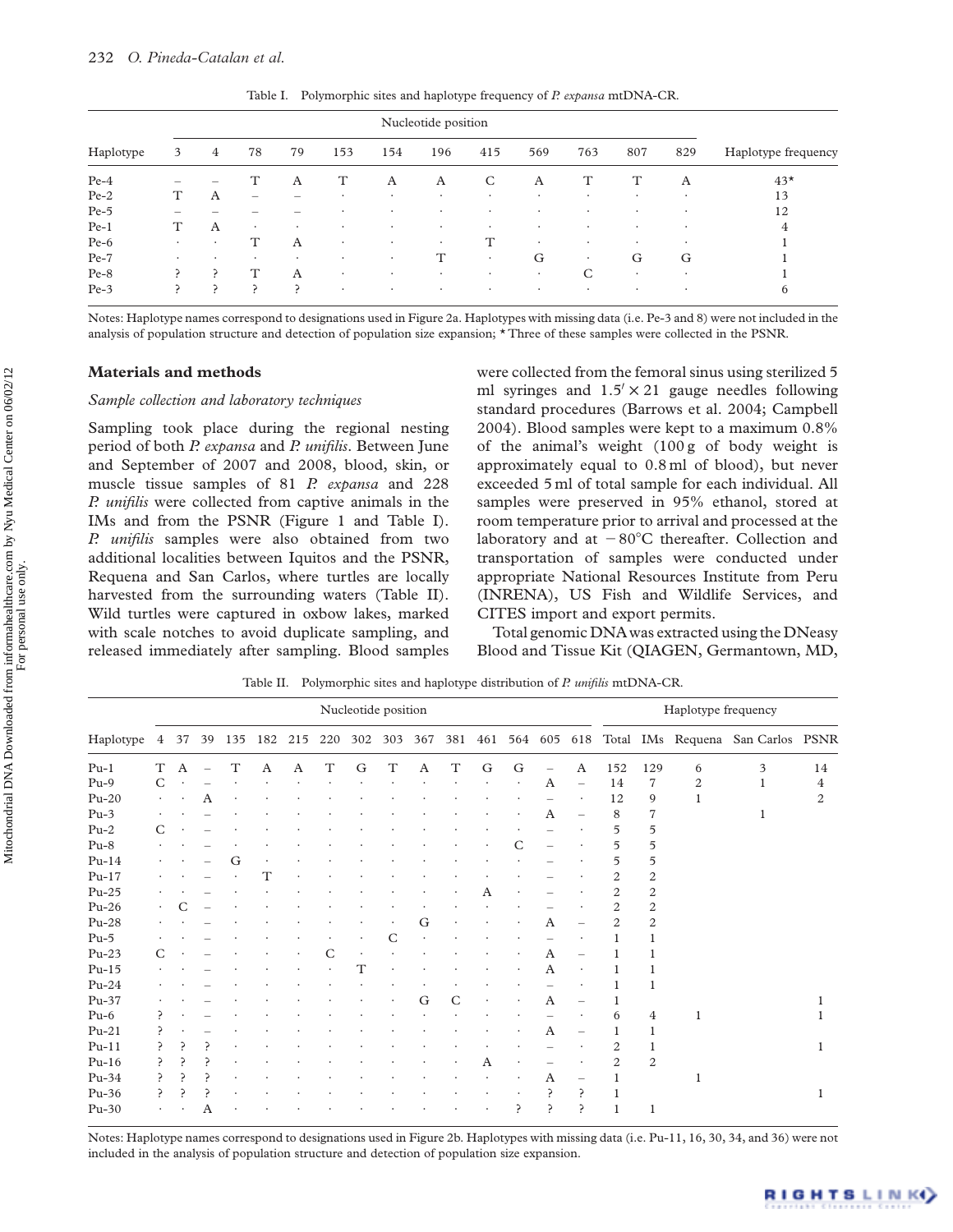USA) following manufacturer's instructions. A 1120 bp DNA fragment of the  $P$ . expansa mitochondrial control region (mtDNA-CR) was amplified using two sets of primers that generate overlapping sequences: Pro (5'-CCCATCACCCACTCCCAAAGC-3') -DRL (5'-GGGATGCTGGTTTCTTGAG-3') and PodF (5'-TAATCTATCGCATCTTCAG-3') - CSB (5'-TTATAGTGCTCTTCCCCATATTATG-3'; Pearse et al. 2006). A fragment of 630 bp of the P. unifilis mtDNA-CR was amplified using Pro-DRL and a set of primers, CR2F (5'-AGCCTTCGTGG-TCCTAGCGGT-3') - CR2R (5'-GGGGTCCGGG-GTGGGATCAT-3'), designed by our team using Primer3 (Rozen and Skaletsky 2000) as implemented in Geneious Pro v4.8.3 (Biomatters, Auckland, New Zealand; http://www.geneious.com).

All mtDNA-CR polymerase chain reaction (PCR) amplifications were done using  $0.5 \mu M$  of each primer, 200  $\mu$ M each dNTP, 0.5 U Taq DNA polymerase (Fisher BioReagents, Pittsburgh, PA, USA),  $1.25 \mu$ l of  $10 \times$  buffer A (Fisher BioReagents), 1  $\mu$ l (1–2 ng) template DNA, and  $ddH<sub>2</sub>O$  to a total volume of  $12.5 \mu$ l. The following PCR conditions were used: initial denaturation for 1 min at  $94^{\circ}$ C, followed by 25 cycles of 50 s at  $94^{\circ}$ C, 50 s at primer-specific annealing temperature (Pro-DRL: 56°C, CSB-PodF: 50°C, or CR2F-CR2R: 59°C), 1 min at  $72^{\circ}$ C, and final extension for  $15 \text{ min}$  at  $72^{\circ}$ C. PCR products were cycle-sequenced in forward and reverse directions with dye-labeled terminators using the BigDye chemistry kit v3.1 and conditions recommended by the manufacturer [Applied Biosystems, Inc. (ABI), Carlsbad, CA, USA]. The thermal profile was used as follows: initial denaturation for 5 min at  $94^{\circ}$ C followed by 30 cycles of 10 s at 96 $\degree$ C, 5 s at 50 $\degree$ C, and final extension for 4 min at 60°C. All samples were then cleaned up by filtration in a matrix of Sephadex/water or alternatively by ethanol precipitation, and analyzed using an ABI 3730xl DNA Analyzer. Sequences for each individual were assembled and edited in Geneious, and then aligned in Geneious using MUSCLE v3.6 (Edgar 2004; maximum number of iterations set at 10).

### Genetic diversity estimates

For both study species, sequences were collapsed into haplotypes and estimations of haplotype diversity,  $H_d$ (Nei 1987); the mean number of pairwise differences among sequences, k (Kimura 1980; Tajima 1983); nucleotide diversity,  $\pi$  (Nei et al. 1975; Kimura 1980; Tajima 1983); and Watterson's estimate of nucleotide diversity,  $\theta_{\rm W}$  (Watterson 1975) were carried out in DnaSP v5.10.01 (Librado and Rozas 2009).

#### Analysis of population structure

We tested for population differentiation among the following sampling localities: PPUARS (i.e.  $PSNR +$  San Carlos), Requena, and the IMs. The diversity and geographic variation of CR haplotypes were quantified using  $F_{ST}$  and  $\Phi_{ST}$  statistics (Weir and Cockerham 1984).  $\Phi_{ST}$  was estimated using the Jukes–Cantor model accounting for multiple hits (Jukes and Cantor 1969). The significance of the observed  $\Phi$  and F statistics was tested using 5000 random permutations of the data matrix. The extent of geographical heterogeneity in haplotype frequency distributions was further assessed through a  $\chi^2$ -test conducted in DnaSP and an exact test of population differentiation (Raymond and Rousset 1995) implemented in Arlequin v3.5.1.2 (Excoffier et al. 2005). Relationships among the identified haplotypes were depicted using a median-joining network (Bandelt et al. 1999) implemented in Network v4.516 (http://www.fluxusengineering.com).

## Detection of population size expansion from DNA sequence data

We investigated recent demographic events in both Podocnemis species using Ramos-Onsins and Rozas' (2002)  $R_2$ , Tajima's (1989) D, and Fu's (1997)  $F_S$ test statistics as implemented in DnaSP. The  $R_2$  and D statistics evaluate information concerning the mutation frequency spectrum based on the differences between the number of singleton mutations and the average number of nucleotide differences. When a population has grown recently, multiple singletons are present causing Tajima's  $D$  to acquire negative values and  $R_2$  to be positive near zero. Fu's  $F_S$  statistic draws information from the haplotype distribution and acquires negative values with the excess of singleton mutations caused by a recent population expansion. Statistical significance was tested by means of 100,000 coalescent simulations. We evaluated these parameters for each of the sampling localities and in the IM. Assessing demographic stability/instability in this market would be analogous to pooling its collection sites together for the analysis. Because statistical tests of population size change are impacted by subpopulation structure (Tajima 1989), we employed such tests where genetic differentiation was not statistically evident.

### Results

#### Genetic diversity

Eighty-one mtDNA-CR sequences were obtained for *P. expansa* ( $\sim$ 976 bp length) and 228 sequences were obtained for P. unifilis ( $\sim$  630 bp length). P. expansa samples presented eight polymorphic/segregating sites and two dinucleotide insertion/deletions defining eight haplotypes (Table I), two of which had not been previously described (i.e. Pe-6 and 7). Haplotype Pe-4, the most common haplotype, was observed in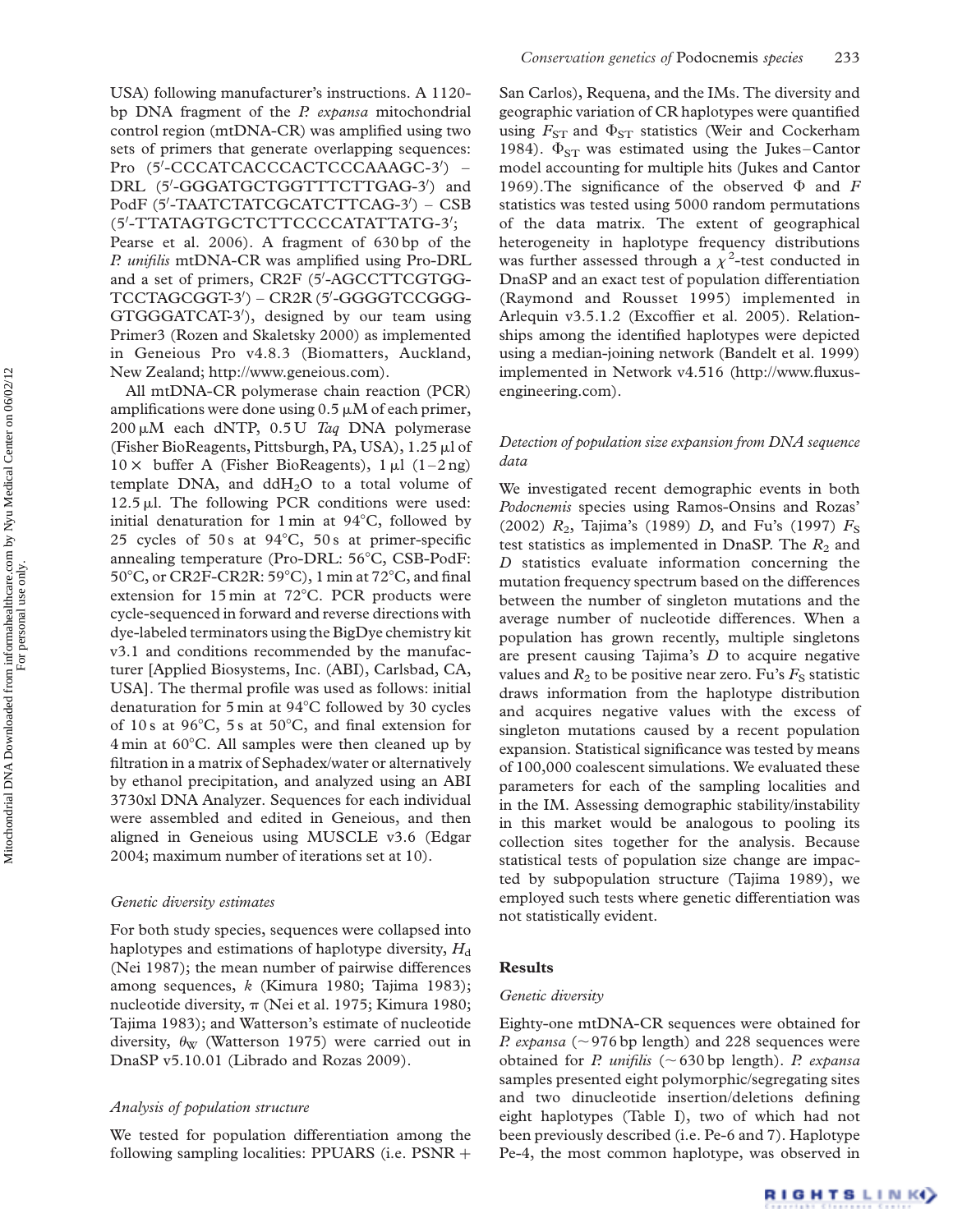43 animals (40.6%), followed by Pe-2, found in 13 turtles (12.3%). All three samples from the PSNR belong to haplotype Pe-4 (Table I). Three haplotypes (i.e. Pe-6, 7, and 8) were found in only one turtle each.

From P. unifilis, six polymorphic sites and three single-nucleotide insertion/deletions defined 16 different haplotypes, nine of which have not been previously described (i.e. Pu-5, 15, 17, 23, 25, 24, 26, 28, and 37; Table II). The most common haplotype was Pu-1 (153 samples, 67.7%) found in all sampled populations at different frequencies. The second most abundant haplotype (Pu-9) was found only in 6.2% of the samples (14 turtles), observed also in all populations but in different frequencies. Several private haplotypes were found for P. *unifilis* (i.e. Pu-2, 5, 8, 14, 15, 17, 21, 23-26, and 28; Pu-37). Reference sequences for new haplotypes found in this study were deposited in GenBank (accessions: HQ641038-641070).

Haplotype diversity was similar in both species (Table III). P. *unifilis* sampled at Requena and San Carlos presented higher haplotype diversity than turtles sampled at other localities. In contrast, nucleotide diversity and nucleotide polymorphism were lower in *P. unifilis* than in *P. expansa* (Table III).

The median-joining network showed that most haplotypes for both species appeared to be related by a short distance to their nearest neighbor. The P. expansa network consisted of a simple cluster of haplotypes without reticulations (Figure 2a). In this network, the PSNR sequences could not be differentiated from those obtained in the IMs. Conversely, P. *unifilis* haplotypes grouped around a basal haplotype (Pu-1) with multiple short branches and a few distant haplotypes, such as Pu-11, 30, or 36 (Figure 2b). Geographically, all of the haplotypes observed in P. expansa and most for P. unifilis were found in the IMs (Figure 2). All haplotypes not previously reported in GenBank were collected from turtles sampled at these markets. In contrast, at least one P. unifilis haplotype was not observed at IMs.

## Population structure

Limited differentiation was found among the samples collected along the PPUARS for P. unifilis (Table IV). F and  $\Phi$  statistics were not significant among Requena, San Carlos, and the PSNR. However, all three localities showed significant  $F_{ST}$  values when compared to the IMs.  $\Phi_{ST}$  was only significant for the PSNR–Iquitos comparison.

## Population size changes estimated from sequence data

Significant negative values for Tajima's D were obtained for both P. expansa and P. unifilis showing an excess of rare polymorphisms (Table III); the latter species had significant values only when all samples were evaluated altogether. In contrast, only P. unifilis generated significant values for  $R_2$  when evaluated as a single group and when the IMs and Requena were evaluated individually. No significant values were obtained for  $F_s$ .

## Discussion

The results obtained in this study suggest that populations of P. expansa and P. unifilis are not genetically structured along the PPUARS, that the IMs receive Podocnemis turtles harvested in this river system as well as from other unknown areas likely surrounding Iquitos, and that populations of both Podocnemis species seem to have suffered a bottleneck in the study area and possibly throughout the Northeast Peruvian Amazonia.

The geographic pattern of genetic variation observed indicates that movement through the complex system of channels and lakes in this flooded forest region prevents the isolation of *Podocnemis* turtle populations and facilitates gene flow among groups of animals living in distant habitats  $(>50 \text{ km})$ . Similar results have been obtained for other Amazonian freshwater vagile species such as Arapaima gigas (arapaima fish; Hrbek et al. 2005), Trichechus inunguis

Table III. Genetic diversity summary statistics and neutrality test statistics from mtDNA-CR sequence data in both Podocnemis species.

|                | Location    |  |  | $n \quad h \quad h_n \quad S \quad k$ | $H_{d}$  | $\pi$                                | $\theta_{\rm WZ}$                   | $F_{\rm S}$                                                                                        | D                                                                   | $R_{2}$ |
|----------------|-------------|--|--|---------------------------------------|----------|--------------------------------------|-------------------------------------|----------------------------------------------------------------------------------------------------|---------------------------------------------------------------------|---------|
| P. unifilis    | IMs         |  |  |                                       |          | 188 15 8 5 0.1 0.093 0.00023 0.00204 |                                     | $-8.672$ ( $P = 0.576$ ) $-1.721$ ( $P > 0.05$ ) 0.026 ( $P = 0.002$ )                             |                                                                     |         |
|                | Requena     |  |  |                                       |          |                                      | 11 3 0 1 0.33 0.327 0.00056 0.00058 |                                                                                                    | 0.356 ( $P = 0.456$ ) $-0.100$ ( $P > 0.10$ ) 0.164 ( $P = 0.043$ ) |         |
|                | San Carlos  |  |  |                                       |          |                                      | 5 3 0 1 0.4 0.4 0.00064 0.00077     |                                                                                                    | 0.090 $(P = 0.199)$ -0.817 $(P > 0.10)$ 0.400 $(P = 0.746)$         |         |
|                | <b>PSNR</b> |  |  |                                       |          |                                      |                                     | 24 4 1 2 0.17 0.083 0.00033 0.00105 $-0.192 (P = 0.427) -1.514 (P > 0.10)$ 0.199 ( $P = 0.585$ )   |                                                                     |         |
|                | Total       |  |  |                                       |          |                                      |                                     | 228 16 9 6 0.1 0.086 0.00023 0.00273 -11.001 $(P = 0.569)$ -1.805 $(P < 0.05)$ 0.022 $(P = 0.001)$ |                                                                     |         |
| P. expansa IMs |             |  |  |                                       |          |                                      |                                     | 78 8 5 6 0.154 0.076 0.00016 0.00125 -3.365 $(P = 0.519)$ - 2.046 $(P < 0.05)$ 0.079 $(P = 0.328)$ |                                                                     |         |
|                | <b>PSNR</b> |  |  | 3 1 0 0 0                             | $\Omega$ | $\Omega$                             | $\Omega$                            |                                                                                                    |                                                                     |         |
|                | Total       |  |  |                                       |          |                                      |                                     | 81 8 5 6 0.136 0.067 0.00014 0.00122 -3.600 $(P = 0.497)$ - 2.031 $(P < 0.05)$ 0.074 $(P = 0.332)$ |                                                                     |         |
|                |             |  |  |                                       |          |                                      |                                     |                                                                                                    |                                                                     |         |

Notes: Sequence length: P. expansa = 976 bp; P. unifilis = 630 bp. All values were calculated excluding sites with gaps. N, number of individuals; h, number of haplotypes;  $h_p$ , number of private haplotypes; S, number of segregating/polymorphic sites; k, average number of pairwise nucleotide differences;  $H_d$ , haplotype diversity;  $\pi$ , nucleotide diversity; and  $\theta_{\text{W2}}$ , Watterson's estimate of nucleotide diversity. Values for Fu's (1997)  $F_S$ , Tajima's (1989) D, and Ramos-Onsins and Rozas' (2002)  $R_2$  statistics evaluating neutrality against population growth. Significant values are indicated in bold fonts ( $P < 0.05$ ).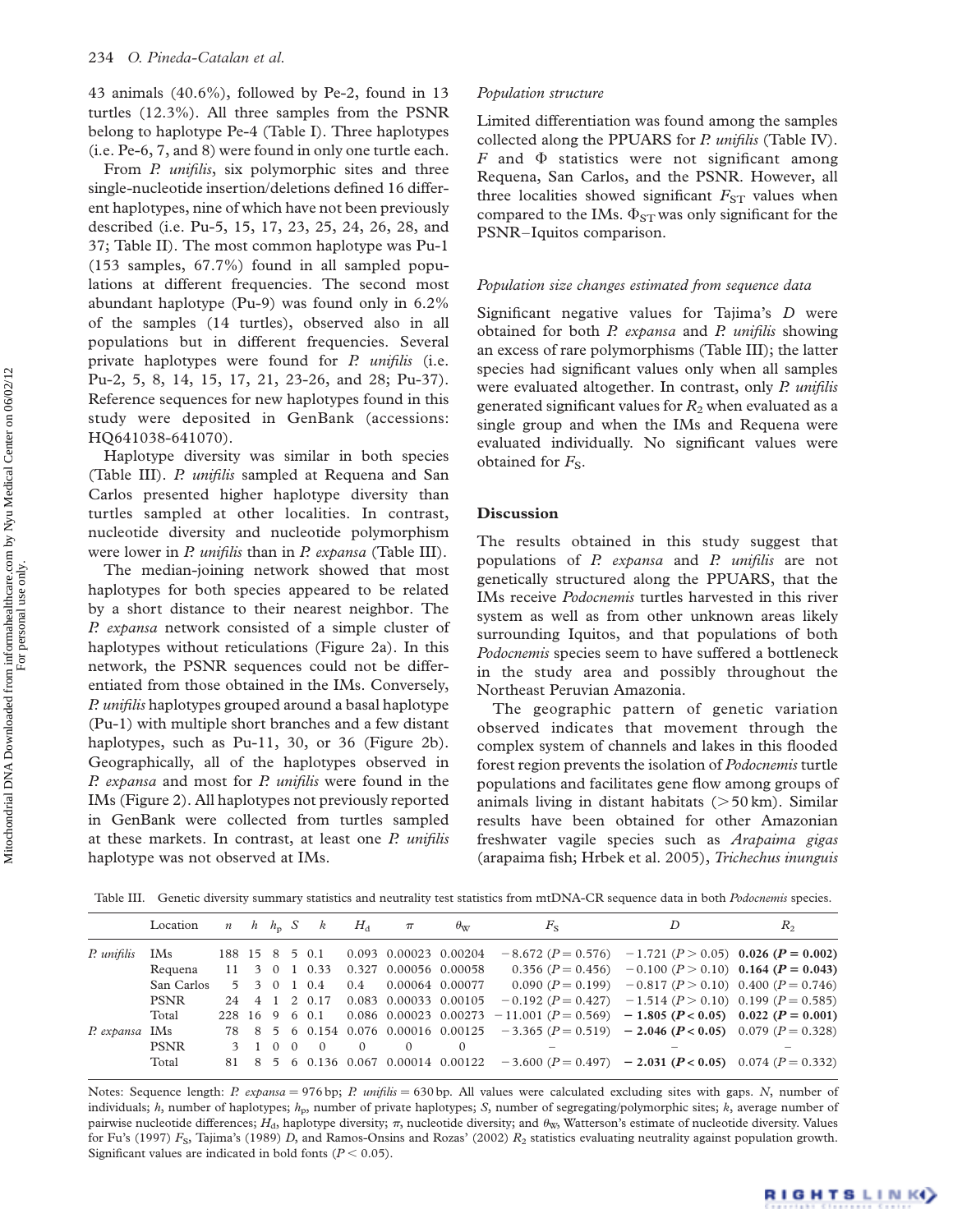

Figure 2. Median-joining network of mtDNA-CR haplotypes: (a) P. expansa and (b) P. unifilis. Haplotype names correspond to designations in Table I for P. expansa and Table II for P. unifilis. Branch lengths are proportional to number of nucleotide changes (scale bar = one nucleotide substitution, n.s.) and circle size corresponds to overall haplotype frequency.

(Amazonian manatee; Cantanhede et al. 2005), and Inia geoffrensis (Amazon River dolphin; Banguera-Hinestroza et al. 2002). Given that the Amazonian flood plain forms a largely continuous ecosystem during the wet season, one might expect little geographical structuring between localities in mobile species. However, the dispersal patterns of these species present can be influenced by directionality of water bodies, connectivity among lentic bodies by lotic components, and channel distances among water bodies (Willis et al. 2010). Population structure is thus expected to depend on the strength of physical geographic structuring in the river system.

Our estimates of haplotype diversity (h) and nucleotide diversity  $(\pi)$  are smaller than the diversity found by Engstrom (2003) for P. unifilis ( $h = 0.086$  vs.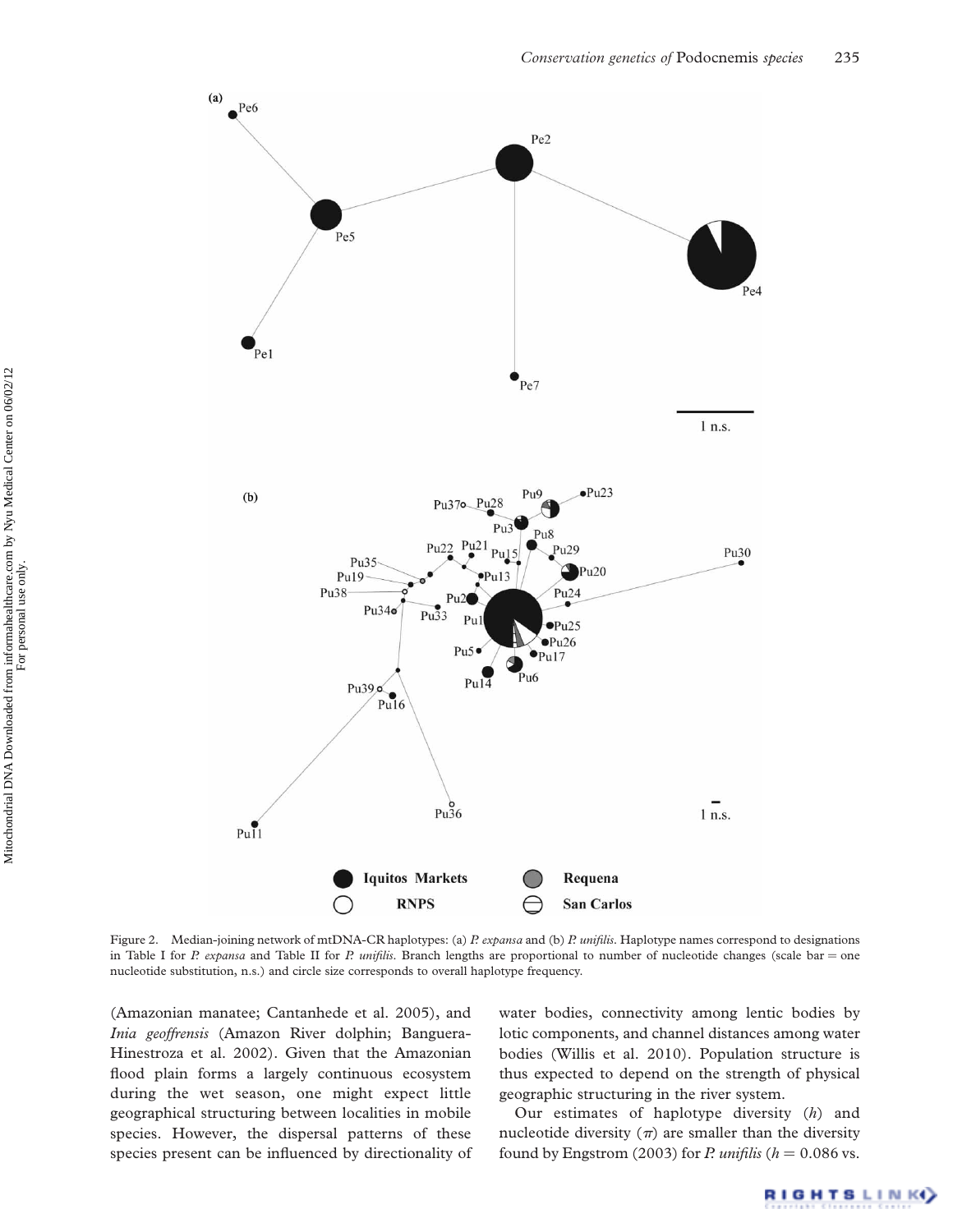Table IV. Fixation indices between all sampling locations for P. unifilis.

| <b>IMs</b>      | Requena  | San Carlos   |
|-----------------|----------|--------------|
| 0.405 (< 0.001) |          |              |
| 0.091(0.087)    |          |              |
| 0.414 (< 0.001) | 0(0.900) |              |
| 0(0.303)        | 0(0.590) |              |
| 0.421 (< 0.001) | 0(0.900) | 0.900(0.690) |
| 0.061(0.023)    | 0(0.970) | 0(0.770)     |
|                 |          |              |

Notes: Top row shows  $F_{ST}$  and lower row shows  $\Phi_{ST}$ . P-values are shown in parentheses. Significant values are indicated in bold fonts  $(P < 0.05)$ .

0.405 and  $\pi = 0.0002$  vs. 0.0014) and by Pearse et al. (2006) for *P. expansa* ( $h = 0.067$  vs. 0.733 and  $\pi$  = 0.0001 vs. 0.0000). Our results constitute the smallest estimations of genetic diversity reported to date for Podocnemis' mitochondrial CR sequences. This is a striking result, especially when compared with data obtained by Engstrom in the same sampling areas in the PSNR. One explanation could be that our sample size is smaller than his  $(n = 24 \text{ vs. } 468)$ . Additionally, our samples were obtained only from the Pacaya River, one of the main river basins found in the protected area, whereas Engstrom obtained his samples from the three main river basins found in the PSNR: the Pacaya, Samiria, and Yanayacu rivers. To focus on the sampling effort in one river basin inside, PSNR could potentially reduce the genetic diversity observed in our study.

The median-joining network showed that most haplotypes for both species appeared to be related by a short genetic distance from their nearest neighbor haplotype. Similar networks have been observed previously in these species using mtDNA sequences (Engstrom 2003; Pearse et al. 2006). The IMs contained all of the haplotypes observed in P. expansa and most for P. unifilis (Figure 2 and Tables I and II). The genetic diversity observed in IMs for both Podocnemis species included all the haplotypes observed in the PPUARS, with the exception of Pu-37 observed in the PSNR, and several other haplotypes not observed in these river system. This observation suggests that the IMs are recipient of Podocnemis diversity harvested outside our study area, but the exact origin is unknown. These results are consistent with independent information of active Podocnemis harvesting in other river basins located in the PSNR, as well as the Napo, Marañon, and other regional river systems, which were not sampled in this study (personal observation, O.P.C.).

Neutrality test results  $(D, R_2,$  and  $F_S$ ) suggest that genetic drift, the effect of which is exacerbated by population size reductions, is the primary force influencing genetic differentiation among populations of  $P$ . *unifilis* in the area of study. Tajima's  $D$  statistic was negative and significant  $(P < 0.05)$  for both

species, indicating an excess of low- and highfrequency polymorphisms. Processes that could account for the observed patterns include recent selective sweeps or purifying selection with a recent population bottleneck eliminating low-frequency alleles. Such a recent bottleneck would not allow sufficient time to restore the mutation-drift equilibrium (Tajima 1989; Pearse and Crandall 2004; Hartl and Clark 2007). It is also important to mention that  $F<sub>S</sub>$  and  $R<sub>2</sub>$  were not statistically significant for most of the localities, except for the IMs and Requena, where  $R<sub>2</sub>$  was significant. These two neutrality tests are the most powerful statistical evaluations of recent population growth events for small sample sizes and cases of small numbers of segregating sites (Ramos-Onsins and Rozas 2002), indicating no population growth following a bottleneck in our case. In our study, most sample sizes were small, as were the number of segregating sites  $(<$  25 individuals and 6 segregating sites, respectively), with the IM being the only exception to small samples. Such mutation-drift disequilibrium is expected considering independent demographic and census data indicating sustained population declines of Podocnemis over the last two centuries (Soini 1991, 1994; von Hildebrand et al. 1997).

Exploitation of Podocnemis turtles has been documented throughout Amazonia, and severe population declines have become evident since the middle of the twentieth century (Mittermeier 1978; Smith 1979). Despite regulation of hunting for trade, harvest is still observed throughout the year in urban markets, mainly during the local nesting season (Hernandez and Espín 2003; Coway-Gomez 2007). The importance of these species as a source of food and income for the local communities is considerable, but unregulated and unmonitored harvesting threatens their survival. Results from a survey conducted by our team (data not shown) showed depletion of P. expansa around Iquitos (in a radius of 90 km), whereas fishermen living around PSNR  $(>120 \text{ km})$  away from Iquitos) still capture P. expansa. P. unifilis is still harvested near Iquitos, but fishermen have reported an increasing effort per turtle every year. If, as a consequence, stocks near major Amazonian cities became depleted, fishermen could have to move further away from traditional grounds to harvest Podocnemis turtles, mainly P. expansa. Our data from IM suggest that urban markets function as hubs receiving animals from a network of localities settled throughout the region. For instance, we see that every year Podocnemis turtles are harvested from areas with important genetic diversity. These animals represent the sustained harvesting effort of hundreds of fishermen scattered throughout the northeast region of the Peruvian Amazonia, an area covering approximately 350,000 km<sup>2</sup> , almost one-quarter of the whole Peruvian territory.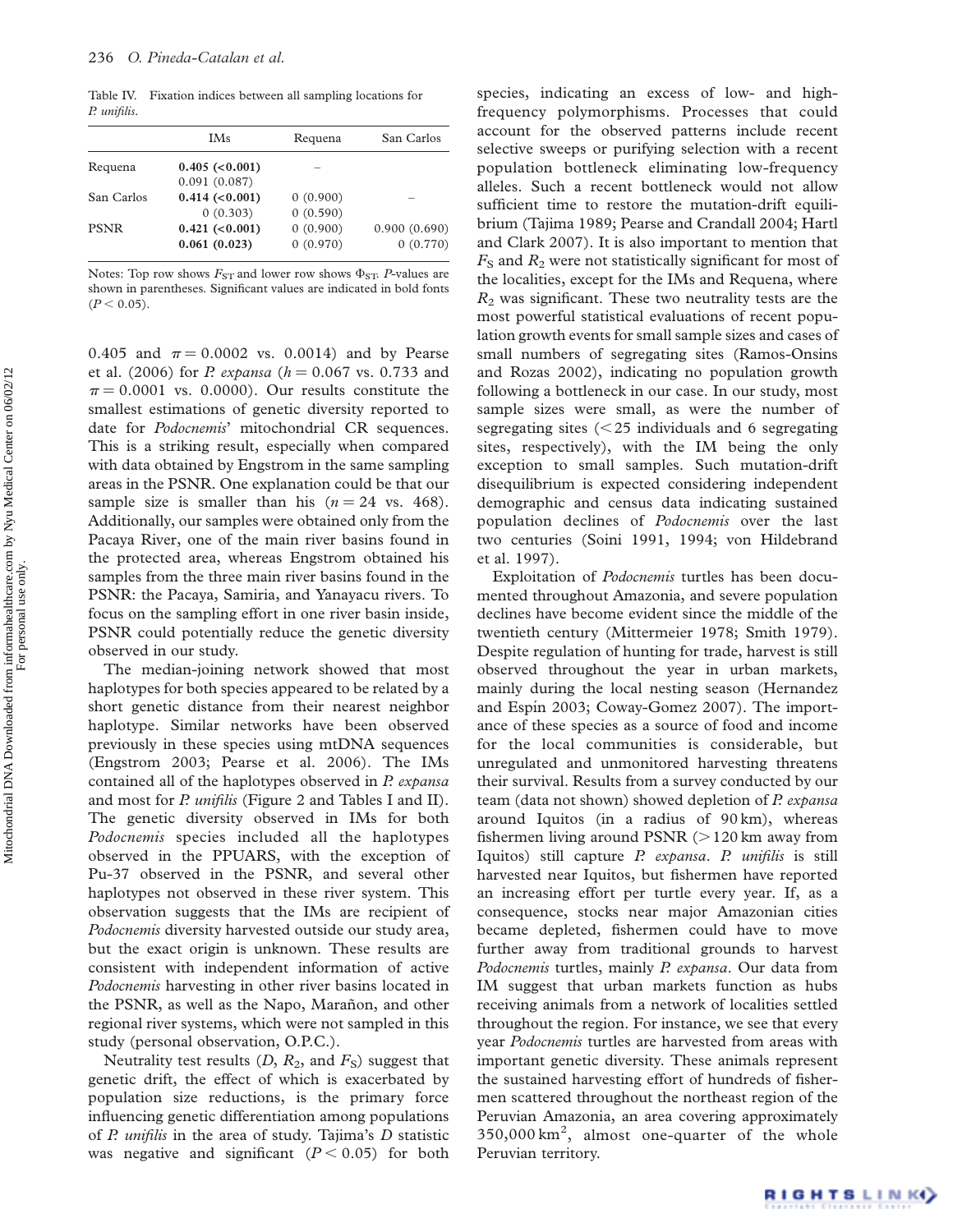In conclusion, conservation strategies have so far focused on protected areas. Given the linkages between such protected areas and urban hubs (evidenced by the lack of population structure found in Podocnemis turtles in the area of study), it is necessary to expand conservation efforts to nonprotected areas. In addition, our demographic data suggest that it is essential to promote protection of adults and to motivate the sustainable management and exploitation of these species, possibly through captive breeding.

#### Acknowledgments

We would like to thank Dr Sergios-Orestis Kolokotronis for his valuable comments to our study and manuscript. We would also like to thank L. Cesar Gil-Perleche, Jason Patinkin, Francisco Laso, Jairo Rebeiro, and the personnel of the PSNR for their valuable assistance in the field.

**Declaration of interest**: This project was partly funded by the Mexican National Council on Science and Technology (CONACYT), Columbia University, Wildlife Trust (now EcoHealth Alliance), and the Sackler Institute for Comparative Genomics at the American Museum of Natural History. All samples were collected under the Peruvian National Institute of Natural Resources (IANP) permits nos 024 C/C-2007-INRENA-IANP and 021 C/C-2008- INRENA-IANP.

#### References

- Bandelt HJ, Forster P, Röhl A. 1999. Median-joining networks for inferring intraspecific phylogenies. Mol Biol Evol 16:37–48.
- Banguera-Hinestroza E, Cardenas H, Ruiz-Garcia M, Marmontel M, Gaitan E, Vazquez R, Garcia-Vallejo F. 2002. Molecular identification of evolutionarily significant units in the Amazon River dolphin Inia sp (Cetacea: Iniidae). J Hered 93:312–322.
- Barrows M, McArthur S, Wilkinson R. 2004. Diagnosis. In: Mcarthur S, Wilkinson R, Meyer J, editors. Medicine and surgery of tortoises and turtles. Malden, MA: Blackwell.
- Bock BC, Paez VP, White MM. 2001. Genetic population structure of two threatened South American river turtles species Podocnemis expansa and Podocnemis unifilis. Chelon Conser Biol 4:47–52.
- Campbell TW. 2004. Hematology of reptiles. In: Thrall MA, Baker DC, Campbell TW, Denicola D, Fettman MJ, Lassen ED, Rebar A, Weiser G, editors. Veterinary hematology and clinical chemistry. Baltimore, MD: Lippincott Williams & Wilkins (2004):259–276.
- Cantanhede AM, Da Silva VMF, Farias IP, Hrbek T, Lazzarini SM, Alves-Gomes J. 2005. Phylogeography and population genetics of the endangered Amazonian manatee, Trichechus inunguis Natterer, 1883 (Mammalia, Sirenia). Mol Ecol 14:401–413.
- Caputo FP, Canestrelli D, Boitani L. 2005. Conserving the terecay (Podocnemis unifilis, Testudines: Pelomedusidae) through a community-based sustainable harvest of its eggs. Biol Conserv 126:84–92.
- CITES. 2010. CITES Appendices I, II, and III, CITES. Available at http://www.cites.org (accessed 6 June 2011). Geneva, Switzerland.
- Coway-Gomez K. 2007. Effects of human settlements on abundance of Podocnemis unifilis and P. expansa turtles in Northeastern Bolivia. Chelon Conser Biol 6:199–205.
- DeSalle R, Amato G. 2004. The expansion of conservation genetics. Nat Rev Genet 5:702–713.
- Edgar RC. 2004. MUSCLE: A multiple sequence alignment method with reduced time and space complexity. BMC Bioinform 5:1–19.
- Engstrom TN. 2003. Molecular studies of phylogenetics, ecology and conservation of softshell turtles (Family Trionychidae) and Amazon River turtles (Podocnemis unifilis), PhD, University of California, Davis.
- Ernst CH, Barbour RW. 1989. Turtles of the world. Washington, DC: Smithsonian Institution Press.
- Escalona T, Engstrom TN, Hernandez OE, Bock BC, Vogt RC, Valenzuela N. 2009. Population genetics of the endangered South American freshwater turtle, Podocnemis unifilis, inferred from microsatellite DNA data. Conserv Genet 10:1683–1696.
- Excoffier L, Laval G, Schneider S. 2005. Arlequin ver. 3.0: An integrated software package for population genetics data analysis. Evol Bioinform Online 1 (2005):1–145.
- Fantin C, Carvalho CF, Hrbek T, Sites JW, Monjelo LAS, Astolfi S, Farias IP. 2007. Microsatellite DNA markers for Podocnemis unifilis, the endangered yellow-spotted Amazon River turtle. Mol Ecol Notes 7:1235–1238.
- Fu YX. 1997. Statistical tests of neutrality of mutations against population growth, hitchhiking and background selection. Genetics 147:915–925.
- Hartl DL, Clark AG. 2007. Principles of population genetics. Sunderland, MA: Sinauer Associates.
- Hernandez O, Espín R. 2003. Consumo ilegal de tortugas por comunidades locales en el Rı´o Orinoco Medio, Venezuela. Acta Biológica Venezolana 23:17-26.
- Hernandez O, Espín R. 2006. Efectos del reforzamiento sobre la población de tortuga arrau (Podocnemis expansa) en el Orinoco Medio, Venezuela. Interciencia 31:424–430.
- Hrbek T, Farias IP, Crossa M, Sampaio I, Porto JIR, Meyer A. 2005. Population genetic analysis of Arapaima gigas, one of the largest freshwater fishes of the Amazon basin: Implications for its conservation. Animal Conserv 8:297–308.
- IUCN. 2009. IUCN red list of threatened species, Version 2009.2. IUCN. Available at http://www.iucnredlist.org (accessed 6 June 2011).
- Jaffe R, Penaloza C, Barreto G. 2008. Monitoring an endangered freshwater turtle management program: Effects of nest relocation on growth and locomotive performance of the Giant South American Turtle (Podocnemis expansa, Podocnemididae). Chelon Conser Biol 7:213–222.
- Jukes TH, Cantor CR. 1969. Evolution of protein molecules. In: Munro HN, editor. Mammalian protein metabolism. New York: Academic (1969):21–132.
- Kemenes A, Pezzuti JCB. 2007. Estimate of trade traffic of Podocnemis (Testudines, podocnemididae) from the middle Purus River, Amazonas, Brazil. Chelon Conserv Biol 6: 259–262.
- Kimura M. 1980. A simple method for estimating evolutionary rate of base substitution through comparative studies of nucleotide sequences. J Mol Evol 16:111–120.
- Librado P, Rozas J. 2009. DnaSP v5: A software for comprehensive analysis of DNA polymorphism data. Bioinformatics 25: 1451–1452.
- Mittermeier RA. 1978. South America's river turtles: Saving them by use. Oryx 14:222–230.
- Moll D, Moll EO. 2004. The ecology, exploitation, and conservation of river turtles. New York, NY: Oxford University Press.